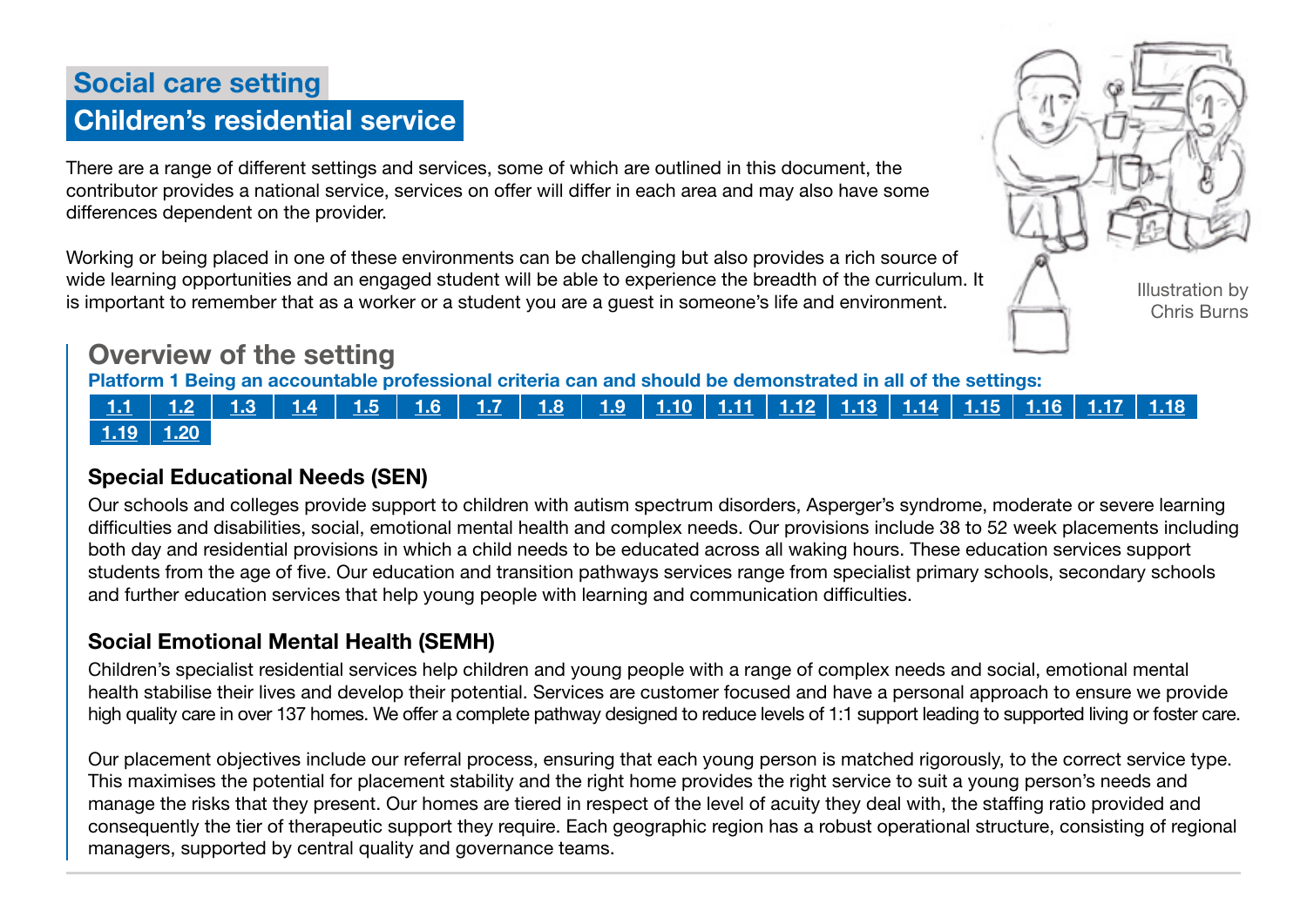### Toby's Story

When we first met Toby\* was only seven years old when his mother's partner began to sexually abuse him. His mother was aware of this but did nothing to protect him from it. He came to the attention of social services after telling his teacher about the abuse that he was experiencing and was immediately taken into care. Toby was initially placed into foster care, though this broke down very quickly. He subsequently went through a variety of further broken placements before he was placed with a specialist residential service for victims of child sexual abuse at the age of eight.

When Toby came to us, he had not been enrolled at a school, was extremely withdrawn and did not communicate well. Toby struggled with attachment issues and could not be left alone. He also suffered from bedwetting and anxiety caused by flashbacks. When Toby came into our care, a full assessment of his needs was undertaken. Toby's carers supported him using attachment-based interventions, working with him in a healthy, safe and stable environment to develop his social interactions and to generate better trust in adults. They began working with him to increase his confidence, encouraging him to interact with other children and to feel more comfortable at night.

Toby has been in care for a year and now attends a mainstream primary school while living in a group home with other children his age. Toby is preparing to move on to a very well matched foster placement and he has a bright future. Transitional work has been undertaken by all adults supporting Toby including his key carer, all home staff and his clinical team. This has included placement planning recommendations.

Everyone is very hopeful for his future and he is completing impressive work with his key carer about moving on. An educational provision has been sourced for Toby when he moves to his foster home which will fully meet his needs. Toby will likely receive therapeutic input for some time as he still suffers from anxiety, but the placement within the residential service has laid the foundations for this work in the future.

\*Toby is a not their real name

## Children and Adolescence Mental Health (CAMH)

### Mental health children's residential care

Our services focus on preparing individuals to transition into the community by promoting independent living skills, community activities and choice. In addition to residential care, we also offer planned respite services. Our team consists of an occupational therapist, assistant psychologist, a registered manager, team leaders, key workers and support workers. Our specialist mental health residential homes for children and young adults are for those individuals who have mental ill health as a presenting primary need. We have dedicated team(s) to provide the support that these young people need to stabilise and thrive in our homes.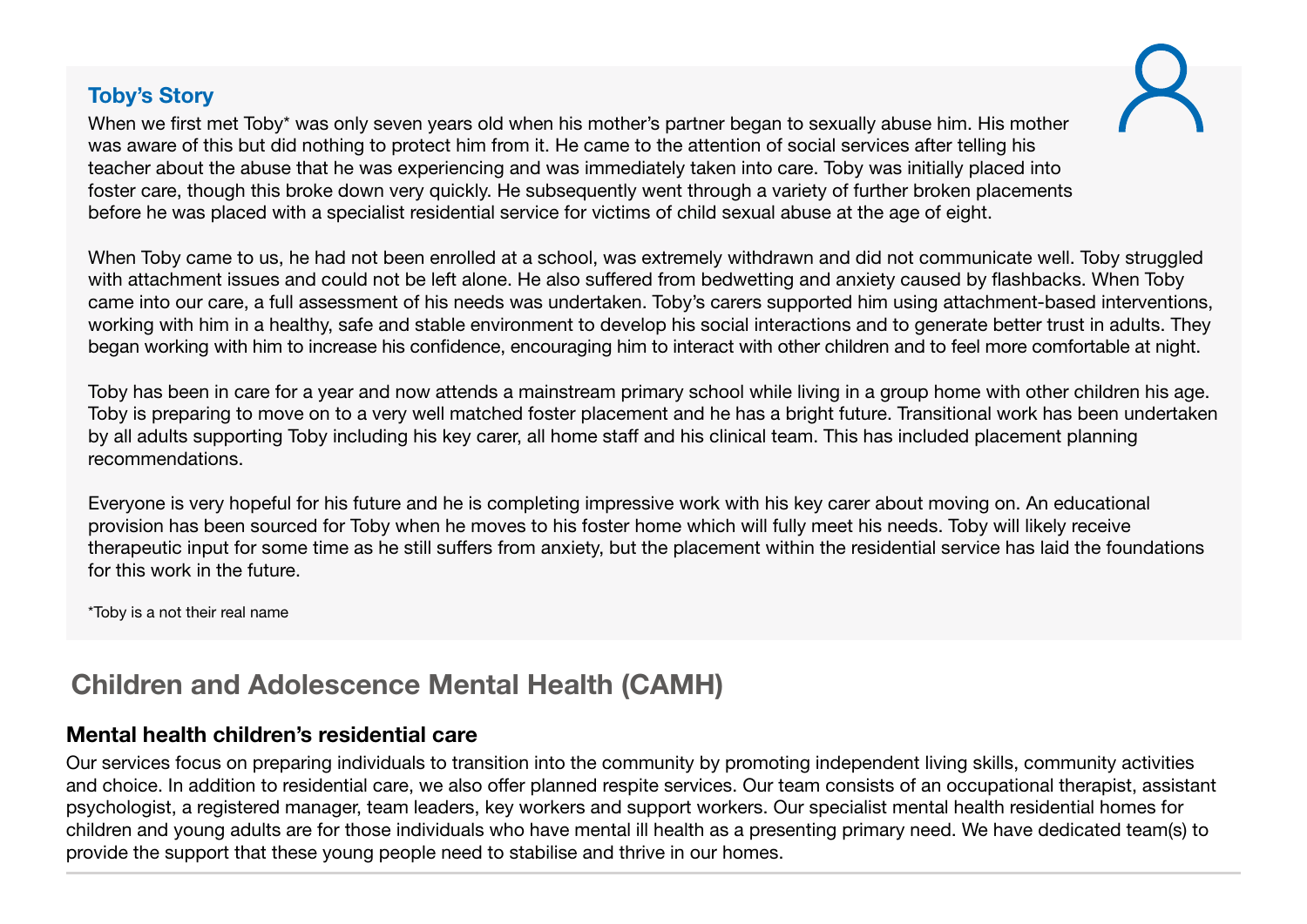We support residents through an in-depth and integrated approach to recovery, with a view to helping them gain skills for independent community living. Our efforts are underpinned by our mission to ensure that every young person is safe and free from harm, and to provide outstanding individualised care. We cater for people from a range of cultures and ethnicities, with varying emotional, social or behavioural difficulties. This ethos runs through the core of our homes and staff team and it helps us to plan care packages tailored to each individual young person. The emphasis is on building positive relationships with the young person and providing strong role modelling.

Our multi-disciplinary team(s) consist of assistant psychologists who will use aspects of dyadic developmental psychotherapy, including PACE techniques, and incorporated these into a therapeutic package, alongside dialectical behaviour therapy techniques, targeted therapeutic work and trauma-focused cognitive behavioural therapy.

Our overall aim is to provide a stable environment for young people, where they can learn to utilise and build upon their own self-soothing skills, mindfulness, resilience and emotional regulation abilities, and are able to move forward in their journey towards independent living.

#### Trauma

We're a specialist therapeutic service that supports young children who have experienced complex trauma. Our team around the child are extensively trained in dyadic developmental psychotherapy (DDP) to support the children in our homes. The children therefore are in an environment where every interaction they receive is therapeutic in nature. In addition to this we have a multi-disciplinary team of clinicians who can offer direct therapeutic work to the children using a range of therapeutic models.

Staff are supported through clinical supervision, reflective practice and regular ongoing training. We do not see the children as simply "existing" in our homes. Once they begin their time with us, they are on a therapeutic journey of healing from their past and learning new ways to cope. The aim is to allow the young person to improve in their social, education, psychological and general wellbeing abilities to achieve a sense of recovery from their early negative life experiences, to progress such from our service to live in a family setting.

#### Learning difficulties

Our specialist children's residential services for children with learning difficulties offer a complete pathway designed to reduce levels of 1:1 support leading to supported living or foster care. Our services enable children to progress from home to home (step-down care model), i.e. from a complex needs home to a small group home.

## Deaf and profound hearing loss

Our services are based on years of experience and passion for working with deaf or hearing impaired children. We cater to a wide range of needs and abilities, including communicating in British Sign Language (BSL).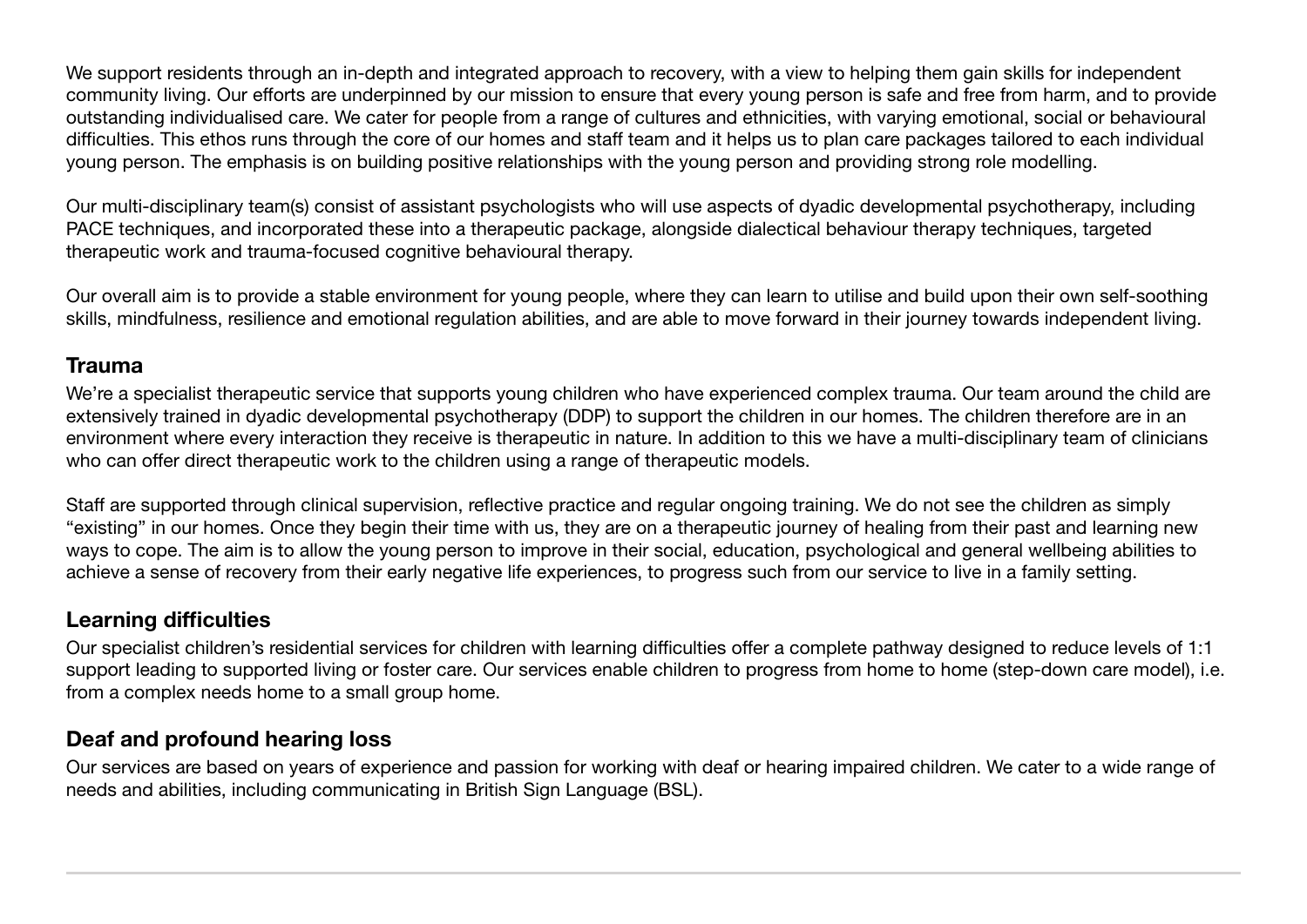#### People likely to be working during a normal shift

Clinical team consisting of:

- clinical phycologists
- occupational therapists
- child and adolescent psychotherapist
- art psychotherapist
- therapeutic life story worker
- drama therapist
- care teams
- support workers
- senior support workers
- team leaders
- deputy managers
- managers
- social workers.

We believe that every interaction with our children should be therapeutic in nature and all of our clinicians foster this approach. We achieve this through direct training, reflective practice and working closely with the homes managers and wider team to look at each individual and how best to support their needs. We further support the home by providing therapeutic skills to staff which help them in working with the children on a day to day basis. Direct work is considered following an assessment in order to clarify the individual's therapeutic needs.

We are aware that sometimes children do not cope well with direct work and we therefore look at more creative ways in which we can provide this therapeutic care. As well as a clinical psychologist and mental health practitioners, we offer therapy and life story work through our psychotherapists and this includes art and drama therapy. Our therapists each possess unique skills, which allow us to provide the relevant care of each child.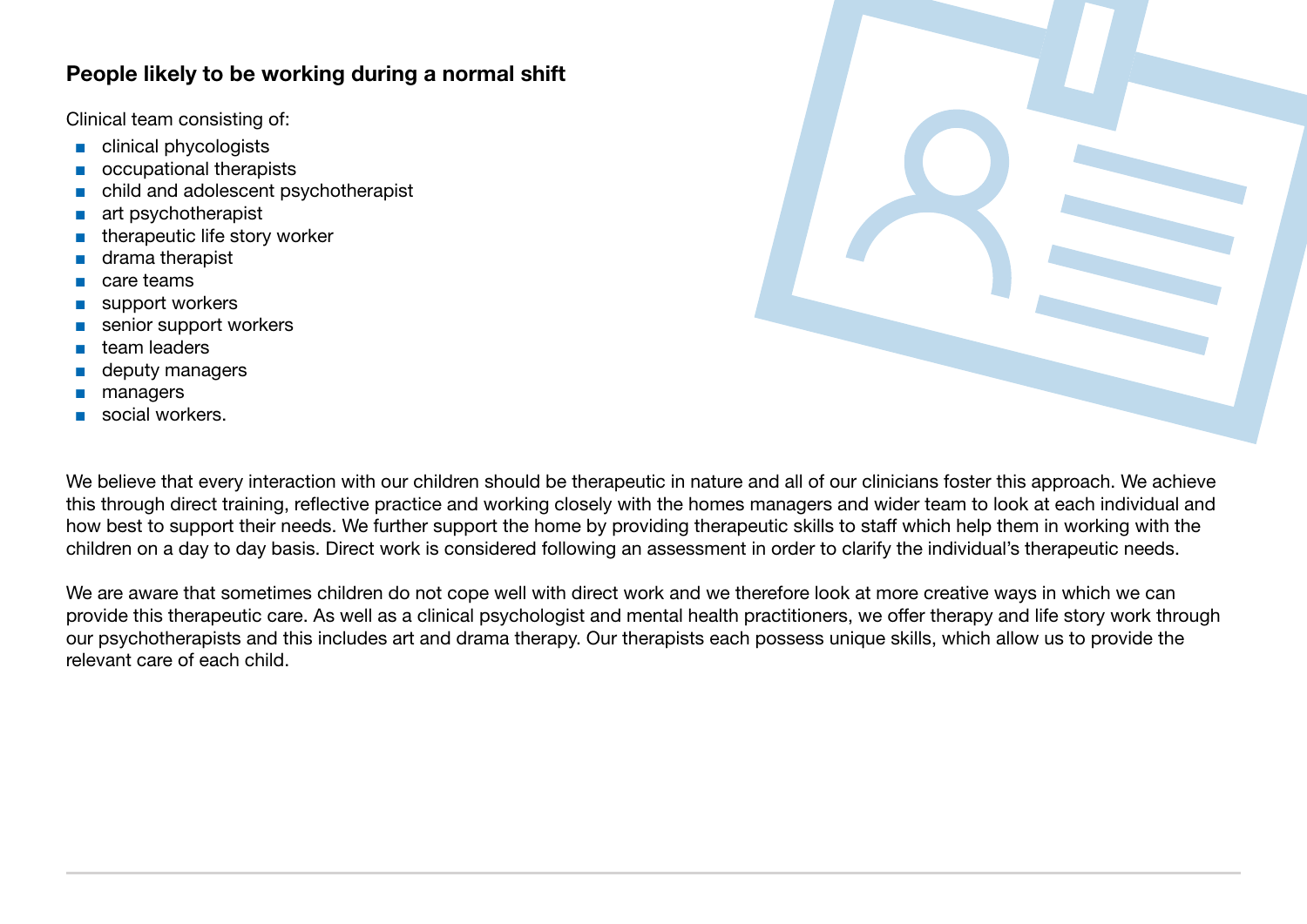### Clinical care

The clinical psychology service is integrated within the school's multi-disciplinary service and works jointly with psychiatry, occupational therapy, speech and language therapy, nursing and holistic therapy to deliver a service that is complete and collaborative.

| Clinical psychology                                                    |                 | Self-management and<br>coping skills                         | Access to psychological<br>therapies                                          | Development of adaptive<br>living skills          |
|------------------------------------------------------------------------|-----------------|--------------------------------------------------------------|-------------------------------------------------------------------------------|---------------------------------------------------|
| Assessment and support<br>cognitive development                        | $\mathcal{N}$ / | Assessment and<br>enhancement of<br>psychological well-being | Assessment and<br>management of<br>challenging behaviour<br>allied therapists | Art therapies: music and<br>drama                 |
| Equine therapy                                                         |                 | Physiotherapy                                                | Play therapy                                                                  | Holistic therapies                                |
| Dietician nursing                                                      |                 | Healthy diet programme                                       | Promotion of health<br>awareness                                              | Medical health reviews                            |
| Management of physical<br>health problems and<br>associated conditions |                 | <b>Medication reviews</b>                                    | Assessment of physical<br>health                                              | Management of minor<br>illnesses medical          |
| Psychiatric review                                                     |                 | Paediatric review                                            | General practitioner<br>review                                                | Management of<br>associated physical<br>illnesses |
| Regular medical reviews                                                |                 | Pharmacological<br>management                                | Behavioural management<br>programmes                                          | Cognition                                         |
| Sensory processing                                                     |                 | Language acquisition                                         | Life skills                                                                   | Independence                                      |
| Motor skills                                                           |                 | Adaptive behaviour                                           | Psychological wellbeing<br>(mental health)                                    | Diet                                              |
| Communication                                                          |                 | Meaningful engagement<br>in activities                       | Outcome domains of our<br>clinical services                                   |                                                   |
|                                                                        |                 |                                                              |                                                                               |                                                   |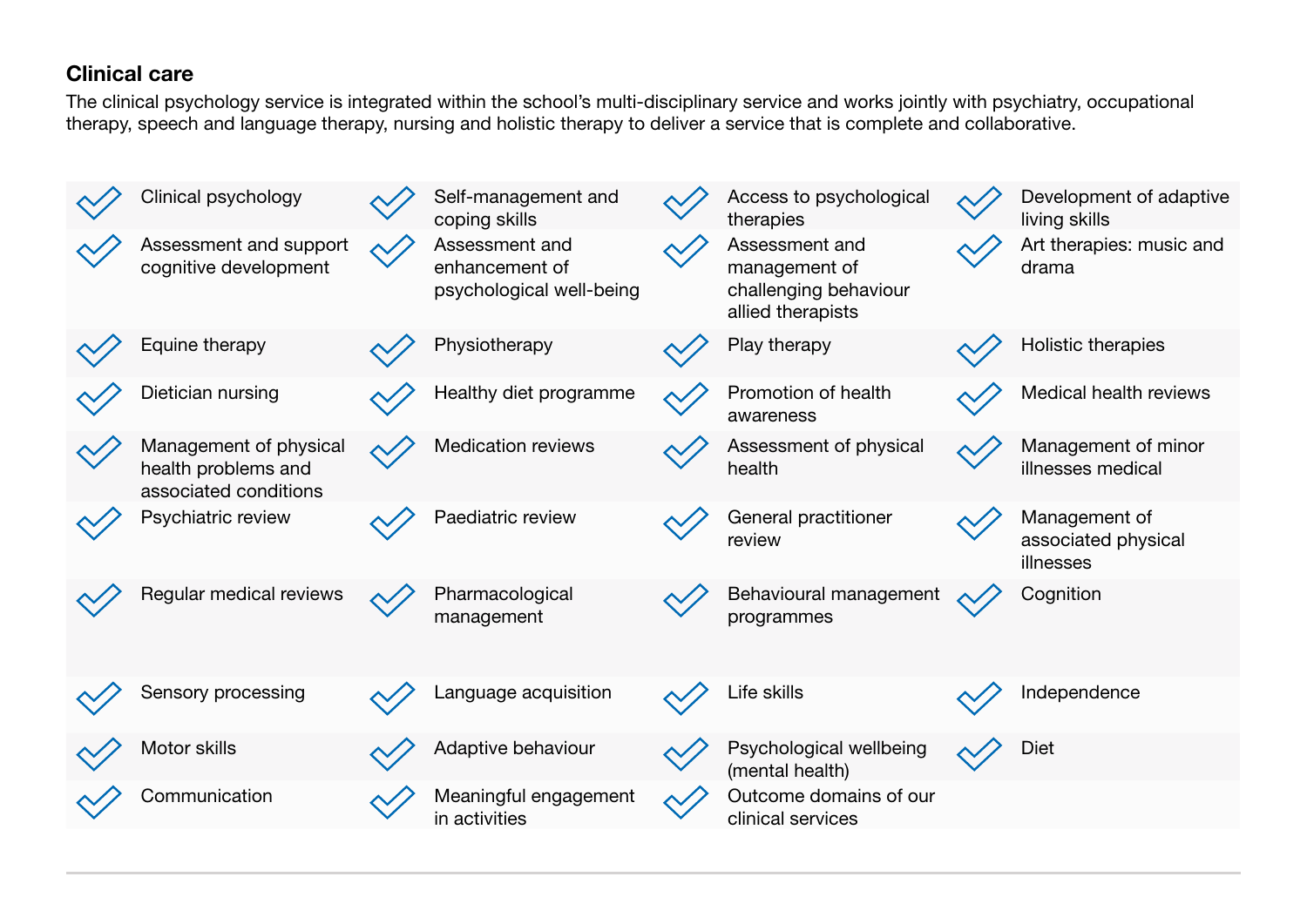## Multi-disciplinary opportunities to work with registered nurses from different fields, allied health, and other professionals

In this setting, a student would get the opportunity to work with:



#### Positive behaviour support coaches

All of the work carried out in this service is based on a therapeutic approach known as the STEP Framework (this framework aims to be Sensory supportive, Totally inclusive and Enabling to facilitate personal positive Progression). The STEP framework recognises and encompasses four key domains: social, educational, emotional and psychological, within three specific phases that each child will go through.



#### Occupational therapist

Occupational therapists cover the whole complex trauma region, supporting both the young people and the staff through identifying goals using both standardised and non-standardised assessments determining and recommending interventions to promote independence and develop life skills. Provides assessments for evaluating a child's sensory processing patterns in the context of everyday life. Also looks at the home and school environment to identify how sensory processing may be interfering with participation.



## Speech and language therapist

Many children will have delayed speech, and some may not develop speech at all and will need other communication aids, e.g. pictures, photos, gestures, etc. Eye contact may also be difficult for them.



### Head of safeguarding

Head of safeguarding is a national position although we would have safeguarding leads in services.